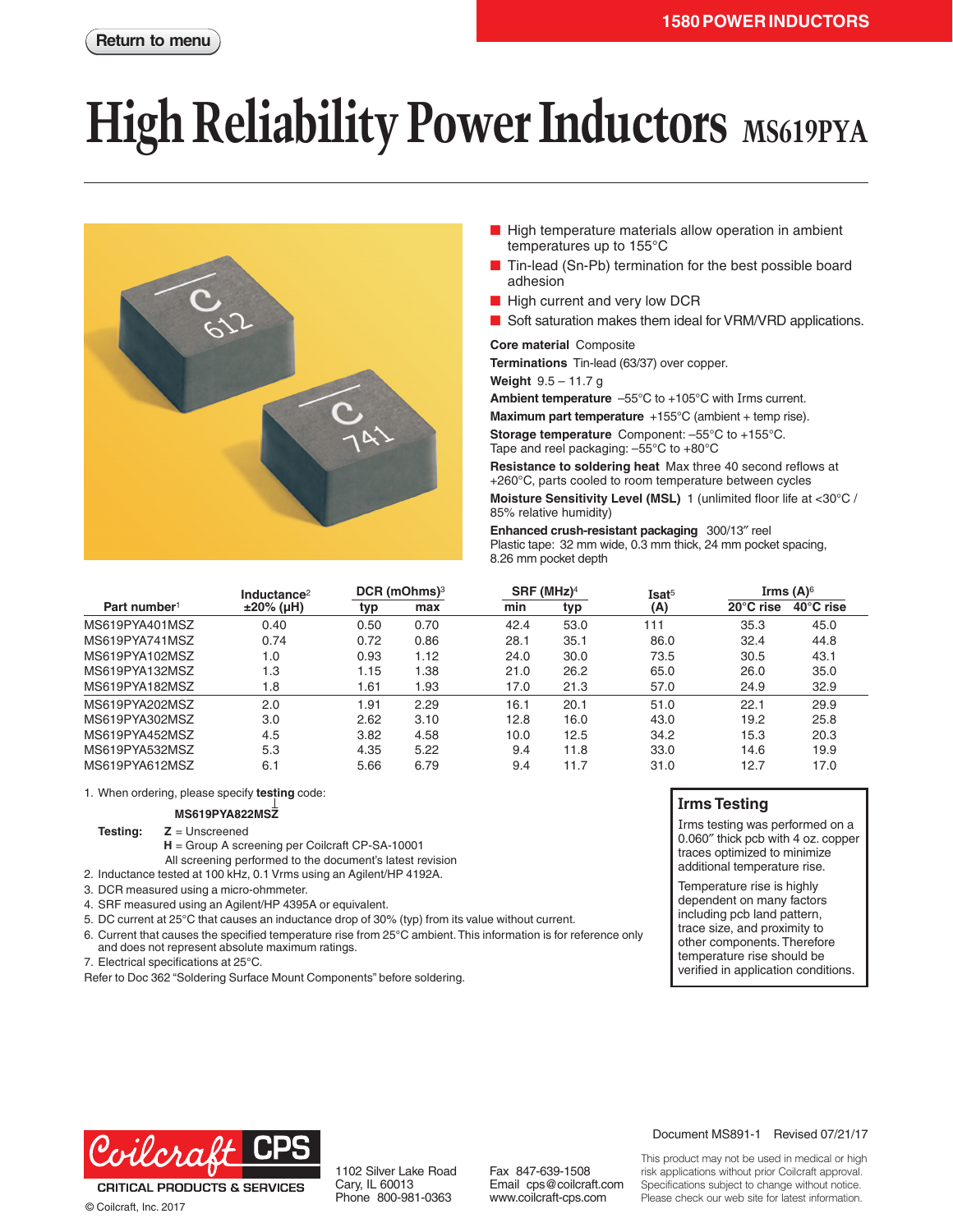



© Coilcraft, Inc. 2017

1102 Silver Lake Road Cary, IL 60013 Phone 800-981-0363

Fax 847-639-1508 Email cps@coilcraft.com www.coilcraft-cps.com

# Document MS891-2 Revised 07/21/17

This product may not be used in medical or high risk applications without prior Coilcraft approval. Specifications subject to change without notice. Please check our web site for latest information.